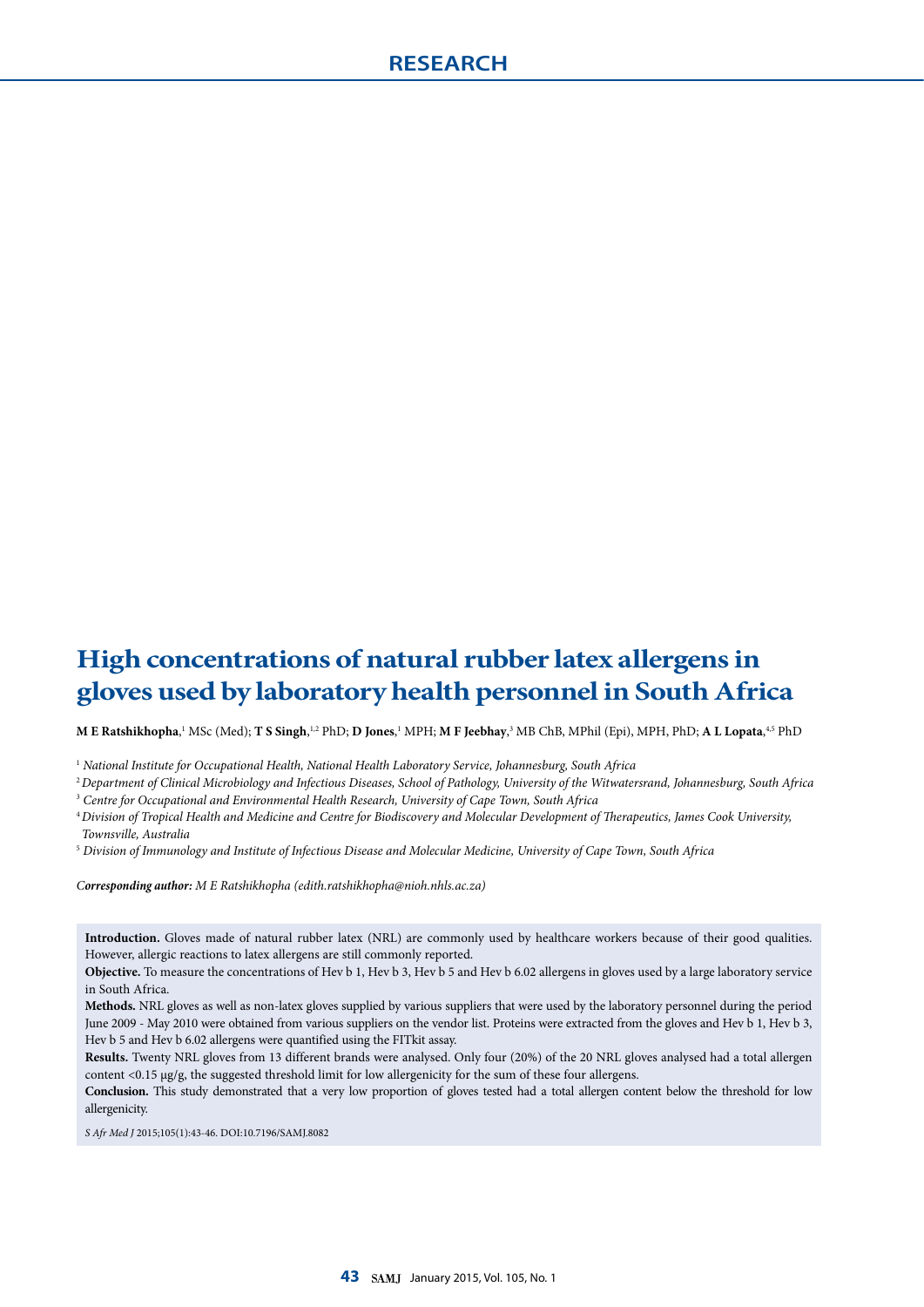

While natural rubber latex (NRL) gloves generally offer effective barrier protection against contact with body fluids, micro-organisms and solvents, [1] adverse reactions have been associated with their use. These include immunoglobulin E-mediated allergic

reactions and irritant and allergic contact dermatitis.[2] Allergic reactions to NRL gloves are attributed to a very small

fraction of residual extractable proteins containing allergens.<sup>[3]</sup> Significant differences in allergen levels have been shown in different brands of gloves.<sup>[4]</sup> Thirteen different hevein latex proteins have been recognised as allergens by the Allergen Nomenclature Subcommittee of the World Health Organization/International Union of Immunological Societies.[5]

Latex allergenicity has been determined by measuring the levels of the clinically relevant hevein allergens (Hev b 1, Hev b 3, Hev b 5 and Hev b 6.02) in the gloves used by healthcare workers (HCWs).[6] In that study, the sum of the concentrations of the four allergens quantified, when set at 0.15 µg/g, discriminated 'lowallergenic' (<10 allergy units (AUs)/ml) from 'moderate- to highallergenic' (≥10 AUs/ml) gloves.<sup>[6]</sup> A South African (SA) study quantified Hev b 1, Hev b 3, Hev b 5 and Hev b 6.02 in gloves used in dental schools and found the levels to be above the suggested recommendation.[7] Previous studies have shown a reduction in latex allergy when workers were exposed exclusively to powderfree low-protein latex gloves.[8-9]

## **Objective**

To measure the concentrations of Hev b1, Hev b 3, Hev b 5 and Hev b 6.02 latex-specific allergens in gloves being used by a large laboratory service provider, and to determine the allergen levels of gloves to be purchased from prospective suppliers of new gloves prior to their purchase.

### **Materials and methods**

The procurement of NRL gloves by most large health service providers is based on cost-effectiveness and meeting criteria of the South African Bureau of Standards guidelines (SANS11193-1:2010) for latex gloves. All goods procured by the laboratory service provider are registered on the organisation's procurement system database. A search of the procurement system database using the word 'gloves' was conducted on 3 June 2009 and repeated on 6 May 2010. A list of NRL and non-latex gloves that were active on the system, with accompanying information on the supplier, glove type, glove size, glove cost and brand, was compiled. The laboratory analysis was performed at the National Institute for Occupational Health, Johannesburg, SA. After the initial evaluation of the allergen content of gloves used in the organisation, criteria were set and tender specifications developed and advertised in the local newspaper. Only companies that met the criteria were asked to submit samples of gloves that they intended to supply for confirmatory testing.

Extraction of latex proteins was done as described by Mabe *et al.*<sup>[7]</sup> The FITkit (Icosagen AS, Estonia) was used to quantify Hev b 1, Hev b 3, Hev b 5 and Hev b 6.02 allergens according to the manufacturer's instructions. Briefly, precoated Hev b 1, Hev b 3, Hev b 5 and Hev b 6.02 monoclonal antibody microtitre plates were used. The extracted sample, controls and standards were added to wells and incubated. All the measurements were done in duplicate. The plates were washed, horseradish peroxidase (HRP)-labelled specific monoclonal antibody was added to each well, and the plates were incubated at room temperature. After washing the plates, HRP substrate was added to all wells and the plate was incubated at room temperature again. Absorbance was measured at 405 nm and the concentrations were reported in µg/L, which was converted to µg/g of glove. STATA 9 software (StataCorp 1984 - 2007, USA) was used to analyse the data. Non-parametric tests were applied because the data were not normally distributed.

#### **Results**

Twenty NRL glove samples, comprising 13 brands, were analysed. The types included 14 examination gloves, 5 surgical gloves and 1 household glove; 14 of the gloves were non-powdered and 6 were powdered (Table 1). Only 4 of the 20 NRL gloves analysed had a total allergen content (sum of Hev b 1, Hev b 3, Hev 5 and Hev b 6.02 concentrations) <0.15  $\mu$ g/g, which has been suggested as the threshold limit for low allergenicity for the sum of the four allergens.[6] These included the brand K non-sterile examination glove, brand C powder-free surgical glove, brand F 'high-risk' examination glove and brand A surgical glove. There were differences in concentrations of allergens between different types of gloves of the same brand. The brand C powder-free glove had a total allergen content <0.15 µg/g, whereas the powered glove had a content  $>0.15$  µg/g. Of the two types of brand F gloves, the one labelled 'high risk' had a total allergen content <0.15 µg/g and the other one a total allergen content >0.15 µg/g. The concentrations of the brand K gloves also differed (Table 1). The non-sterile glove had a total allergen content <0.15 µg/g, while the sterile glove had a total allergen content >0.15 µg/g.

The price of latex gloves ranged from R0.26 to R11.30 per pair in January 2011. No correlation was found between prices and the total allergen levels  $(r_s - 0.2024; p > 0.05)$ . However, it is worth noting that the cheapest glove had the highest content of Hev b allergens, and that one of the gloves with a total allergen content below the recommended cut-off was the most expensive.

The mean (standard deviation) total allergen content for powdered gloves was 21.86 (5.63) µg/g, higher than the average for the nonpowdered gloves of 14.22 (6.29) µg/g. However, the difference was not statistically significant (*p*>0.05). There was also no significant difference between the allergen concentrations of surgical and examination gloves, although the numbers were too small to make a valid conclusion.

The initial testing of gloves in this study provided the impetus for requesting potential glove suppliers to have their gloves tested during the tender selection process. Of 27 companies that submitted a tender bid, only 11 met the criteria of the tender specifications. Five NRL glove brands were supplied for testing. The total allergen levels were <0.15 µg/g in three of the brands tested. These included brand F gloves and two other brands that were not among those tested in the initial analysis.

### **Discussion**

Only 20% of the NRL gloves tested had a total allergen content below the suggested threshold for low allergenicity. The findings of this study are very similar to those previously reported on glove use by dental HCWs,<sup>[7]</sup> which showed that all the glove brands used in SA dental schools that were tested had concentrations above the threshold of 0.15 µg/g for the sum of four allergens tested. Three of the six brands tested in the dental study were also tested in the present study, and the results were similar. Both the current study and the dental study highlight the inferior quality of gloves being used in healthcare facilities. This situation may be very common in the healthcare setting in SA, and indeed in other African countries. It is therefore important to educate managers and procurement officers about the test available to assess the quality and latex concentration of gloves.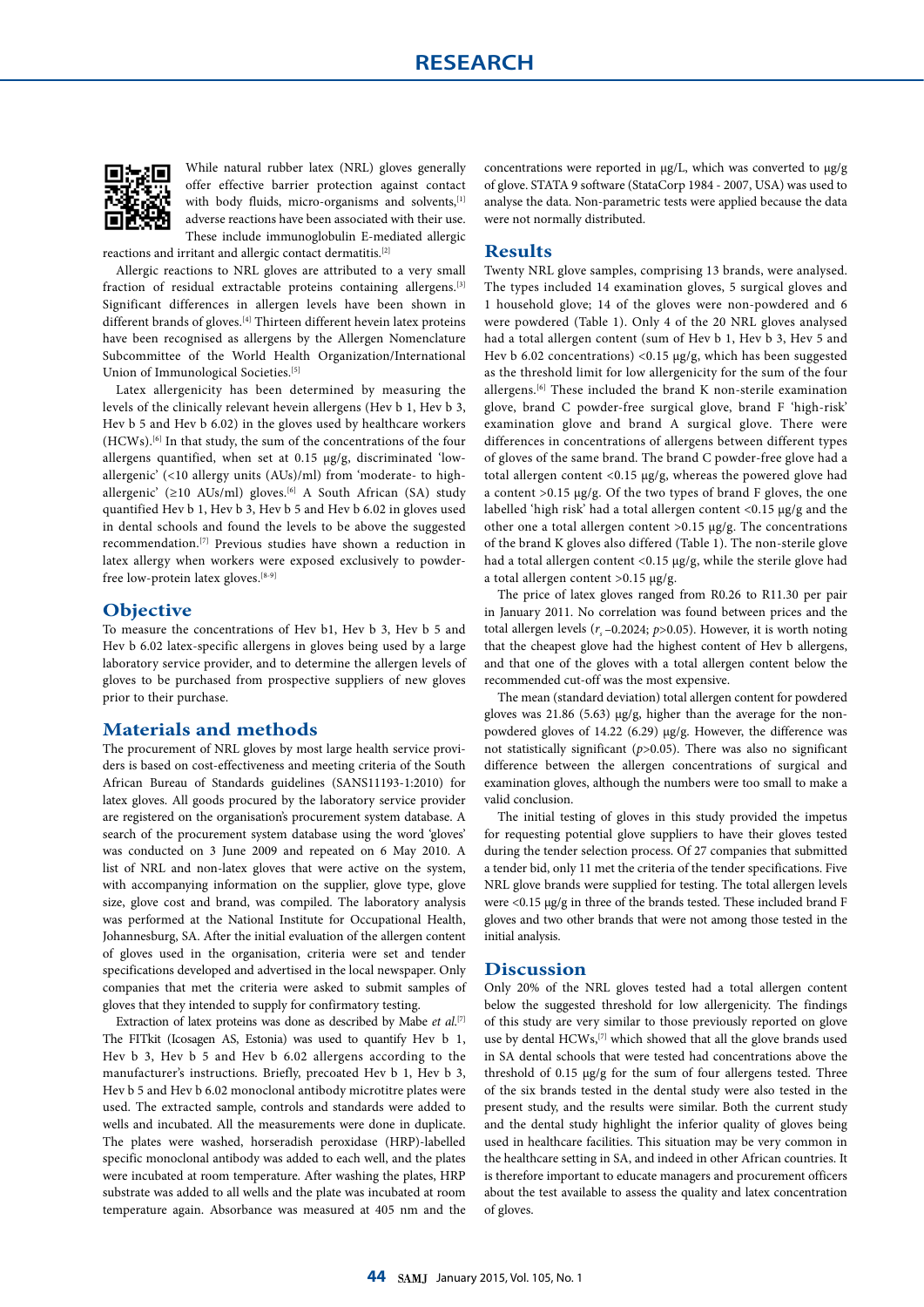| TOWEST to highest concentration) |             |                |                     |                     |                     |                           |                                    |
|----------------------------------|-------------|----------------|---------------------|---------------------|---------------------|---------------------------|------------------------------------|
| <b>Brand</b>                     | <b>Type</b> | Powdered       | Hev b 1 $(\mu g/g)$ | Hev b $3 (\mu g/g)$ | Hev b 5 $(\mu g/g)$ | Hev b $6.02 \, (\mu g/g)$ | Total allergen <sup>†</sup> (µg/g) |
| Brand K non-sterile              | Exam        | N <sub>o</sub> | $\boldsymbol{0}$    | $\boldsymbol{0}$    | $\overline{0}$      | $\boldsymbol{0}$          | < 0.15                             |
| Brand C                          | Surgical    | No             | $\boldsymbol{0}$    | $\boldsymbol{0}$    | 0.03                | 0.03                      | < 0.15                             |
| Brand F 'high risk'              | Exam        | No             | $\mathbf{0}$        | 0.07                | $\mathbf{0}$        | $\boldsymbol{0}$          | < 0.15                             |
| Brand A                          | Surgical    | No             | $\boldsymbol{0}$    | 0.14                | $\boldsymbol{0}$    | $\boldsymbol{0}$          | < 0.15                             |
| Brand E                          | Exam        | N <sub>o</sub> | $\boldsymbol{0}$    | 0.75                | 0.19                | 0.20                      | 1.14                               |
| Brand D                          | Exam        | N <sub>o</sub> | $\boldsymbol{0}$    | 0.65                | 0.11                | 0.45                      | 1.21                               |
| Brand K sterile                  | Exam        | No             | 0.66                | 0.91                | 0.11                | 0.19                      | 1.88                               |
| Brand C                          | Surgical    | Yes            | 0.08                | 0.01                | 0.44                | 1.57                      | 2.10                               |
| Brand F                          | Exam        | N <sub>o</sub> | 0.27                | 2.29                | 0.19                | 0.36                      | 3.12                               |
| <b>Brand G</b>                   | Exam        | N <sub>o</sub> | 1.05                | 5.00                | 0.27                | $\boldsymbol{0}$          | 6.32                               |
| Brand I                          | Household   | N <sub>o</sub> | 0.14                | 0.58                | 10.19               | 2.06                      | 12.97                              |
| Brand J                          | Surgical    | Yes            | $\boldsymbol{0}$    | 0.12                | 13.22               | 1.75                      | 15.09                              |
| Brand M                          | Exam        | N <sub>o</sub> | $\boldsymbol{0}$    | 3.66                | 6.00                | 7.32                      | 16.99                              |
| Brand D                          | Exam        | Yes            | 3.72                | 5.00                | 4.77                | 3.72                      | 17.21                              |
| <b>Brand B</b>                   | Surgical    | Yes            | $\mathbf{0}$        | 0.16                | 0.16                | 22.55                     | 22.87                              |
| Brand M                          | Exam        | N <sub>o</sub> | 0.11                | 3.70                | 15.03               | 13.32                     | 32.16                              |
| Brand G                          | Exam        | Yes            | 0.21                | 0.68                | 18.14               | 13.57                     | 32.61                              |
| Brand H                          | Exam        | N <sub>o</sub> | 0.000               | 0.00                | 8.71                | 30.84                     | 39.55                              |
| Brand D                          | Exam        | Yes            | 2.04                | 2.69                | 20.70               | 15.79                     | 41.22                              |
| Brand L                          | Exam        | No             | 0.33                | 1.42                | 41.67               | 39.77                     | 83.18                              |

**Table 1. Concentration of latex allergens\* of NRL glove brands used by a large laboratory service provider (results presented from lowest to highest concentration)**

NRL = natural rubber latex.

\*Detection limit (DL): Hev b 1 0.05 µg/g; Hev b 3 0.05 µg/g; Hev b 5 0.025 µg/g; Hev b 6.02 0.025. Values below the DL are recorded as zero. † Total allergen: sum of Hev b 1, Hev b 3, Hev b 5 and Hev b 6.02 concentrations.

Our findings have relevance to the organisational goal of reducing exposure to latex in the workplace. Apart from the widespread move from a powdered to a powder-free glove policy in response to scientific evidence identifying cornstarch powder as the main agent responsible for the development of latex sensitisation and allergy in exposed HCWs,<sup>[9]</sup> gloves with low latex allergen concentrations can further reduce latex allergy by limiting cutaneous exposure and dose. Laboratory studies have demonstrated that as much as 2.2% of latex allergen protein can penetrate intact skin within 24 hours of exposure. In addition, penetration of allergens through compromised skin barriers can increase by 50-fold.<sup>[10]</sup>

In the light of these findings, recommendations were made to the procurement division of the organisation for drafting the criteria for the tender process for potential glove tender bidders. These included suggestions that all gloves supplied to the organisation must be certified with the South Africa Bureau of Standards or other international bodies to ensure an acceptable quality level. In addition, suppliers of NRL gloves were required to submit a laboratory report showing concentrations of latex-specific proteins. Glove suppliers that met the tender criteria were also required to submit a batch of the gloves that they intended to supply for confirmatory analysis of latex allergen levels. In these cases, the total allergen concentrations were  $<$ 0.15 µg/g in three of the five NRL glove brands tested. One of them, brand F, had concentrations <0.15 µg/g in the first and second rounds of testing. Two other brands, tested in the second round only, also had concentrations <0.15 µg/g.

This study has demonstrated that detailed allergen analysis of gloves conventionally accepted for 'safe' use is an important means of reducing latex exposure. It is envisaged that this strategy will reduce

the risk of sensitisation and development of allergy in sensitised individuals, as previous studies have shown that using NRL gloves with a low allergen content reduces the concentrations of allergens and the number of new cases of allergy.<sup>[11]</sup> Various studies have also reported latex proteins to be higher in powdered than in nonpowdered gloves,[7,12] and in the present study the total allergen content of the four Hev b allergens was >0.15 µg/g in all the powdered gloves tested. This is a reason to recommend powder-free gloves. Although substitution of powdered with powder-free latex gloves has been shown to reduce latex allergy and associated symptoms, cutaneous exposure remains a concern.[10] The benefit of NRL gloves can still be retained by purchasing low-allergen and powder-free gloves.[13] Since the current study did not show a correlation between total allergen content and price of gloves, it is clear that gloves with low concentrations of allergens can be purchased without increasing the costs to the procuring organisation.

#### **Conclusion**

The allergen content of different types of NRL gloves varies greatly. This study demonstrated that a very small proportion of gloves tested (20%) had a total allergen content below the suggested threshold for low allergenicity. Identification of latex gloves with a low content of allergens can contribute towards minimising the risk of sensitisation and allergic reactions to latex. Ultimately, in all healthcare settings the health and wellbeing of staff who are required to wear gloves rests with the relevant purchasing authorities. The absence of a correlation between latex allergen content and price of gloves suggests that costeffective purchasing of non-powdered, low protein latex gloves is possible.